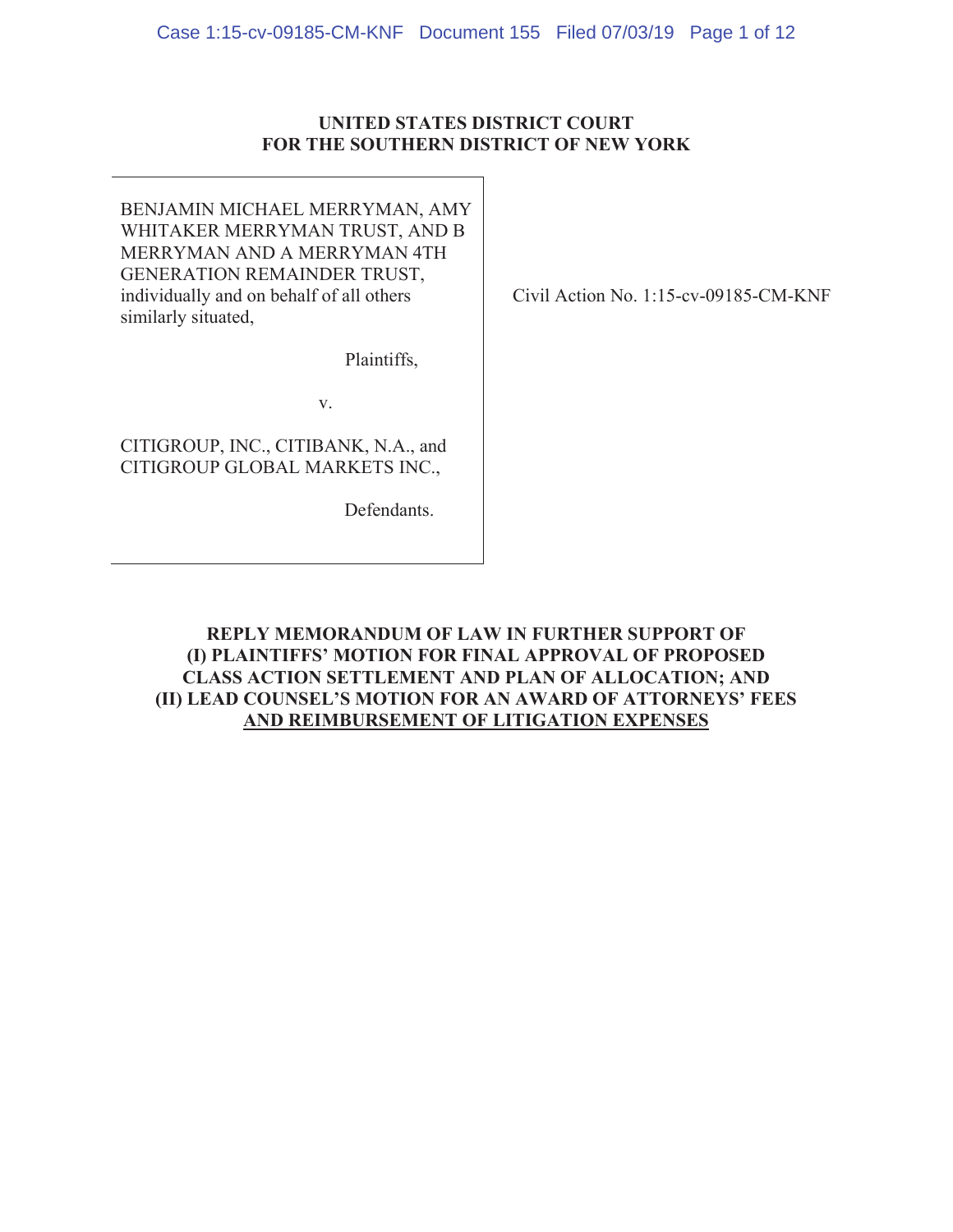#### **TABLE OF CONTENTS**

#### Page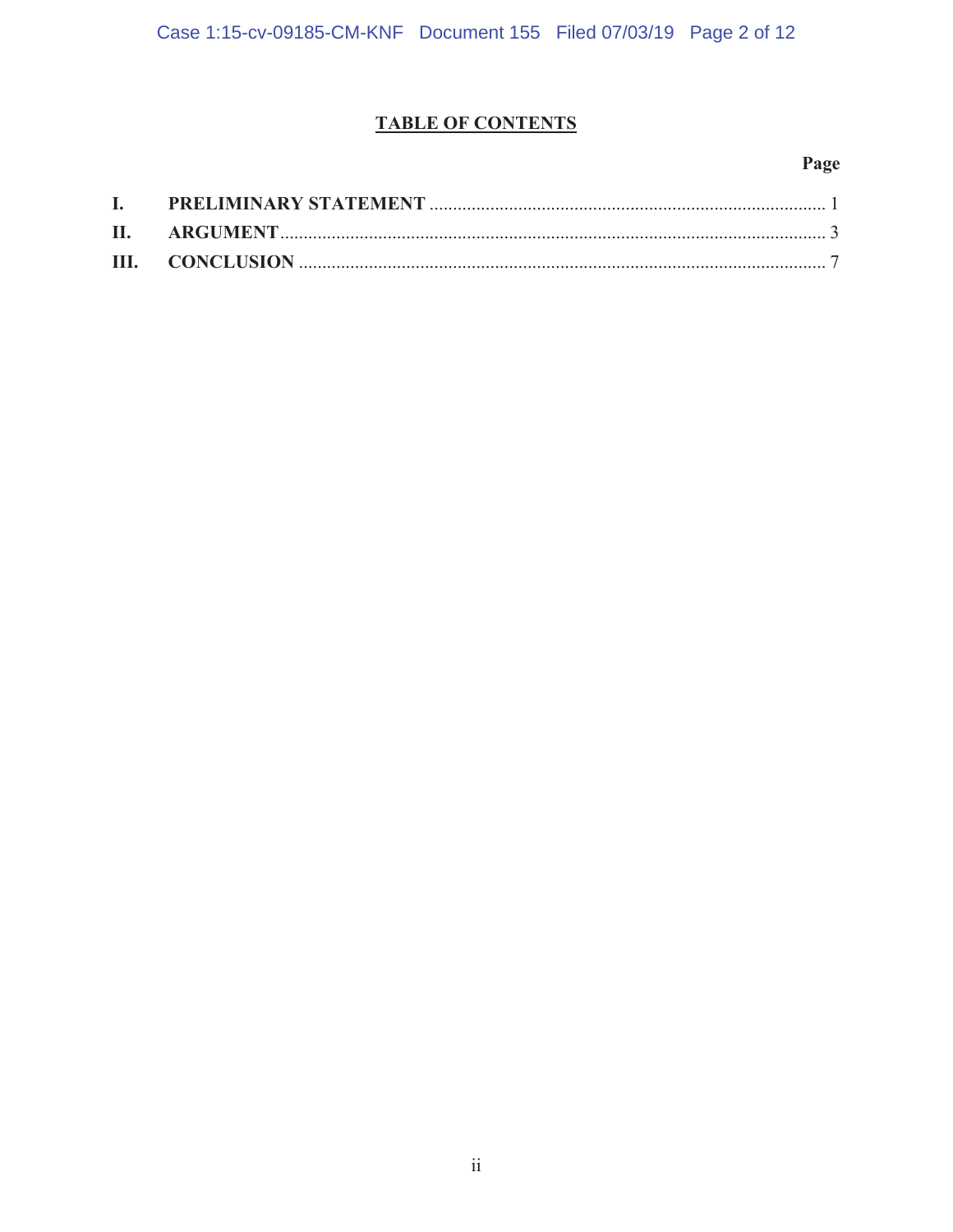## **TABLE OF AUTHORITIES**

#### $Page(s)$

#### **Cases**

| In re Advanced Battery Techs., Inc. Sec. Litig.,                    |
|---------------------------------------------------------------------|
| In re AOL Time Warner, Inc. Sec. & "ERISA" Litig.,                  |
| In re $AT&T$ Corp. Sec. Litig.,                                     |
| In re Bisys Sec. Litig.,                                            |
| In re Facebook, Inc., IPO Sec. & Derivative Litig.,                 |
| In re FLAG Telecom Holdings, Ltd. Sec. Litig.,                      |
| Godson v. Eltman, Eltman, & Cooper, P.C.,                           |
| Maley v. Del Global Techs. Corp.,                                   |
| In re Payment Card Interchange Fee & Merch. Disc. Antitrust Litig., |
| In re Rite Aid Corp. Sec. Litig.,                                   |
| In re Veeco Instruments Inc. Sec. Litig.,                           |
| In re Virtus Inv. Partners, Inc. Sec. Litig.,                       |
| Wal-Mart Stores, Inc. v. Visa U.S.A. Inc.,                          |
| Woburn Ret. Sys. v. Salix Pharm., Ltd.,                             |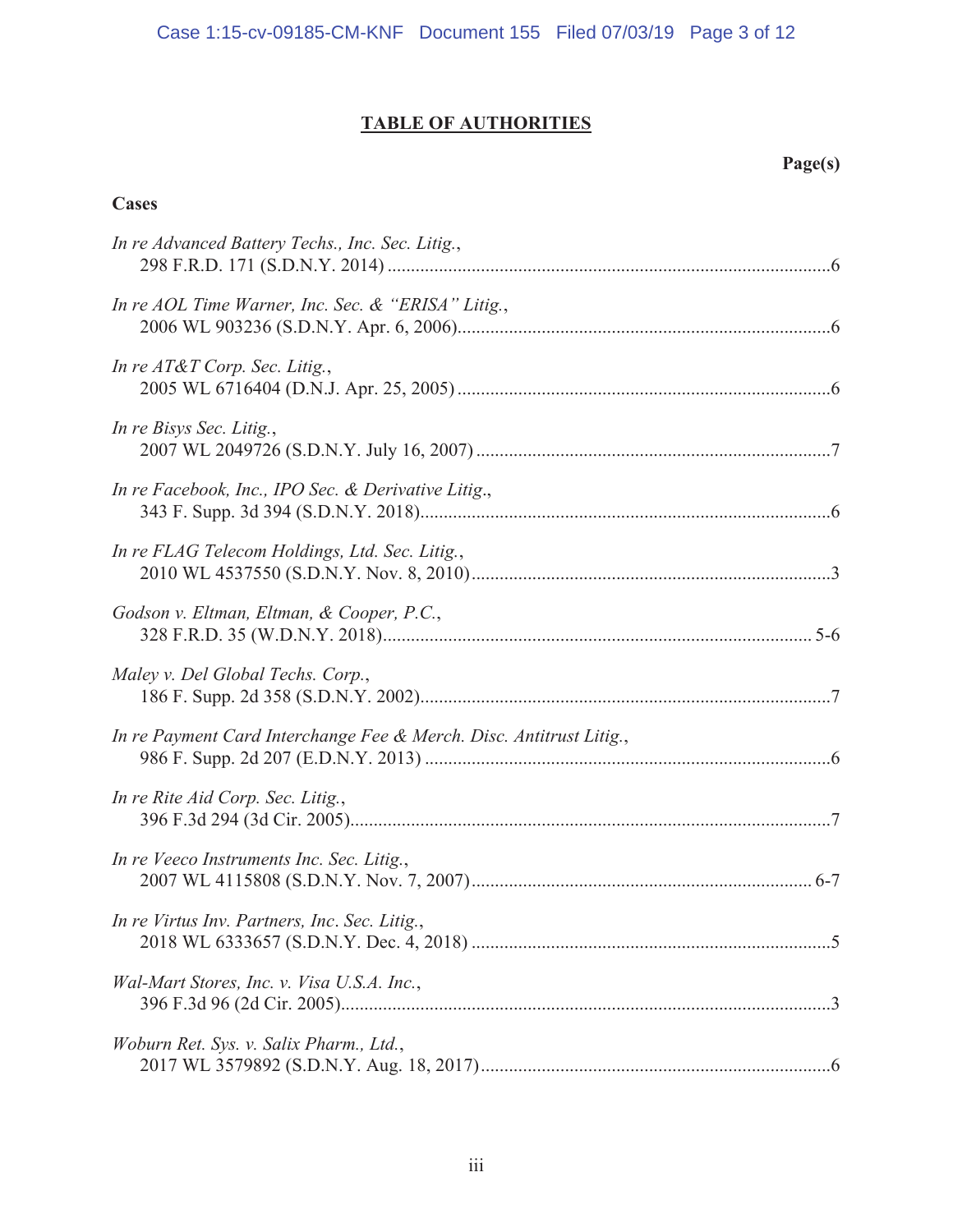### **2WhereFullment**

|--|--|--|--|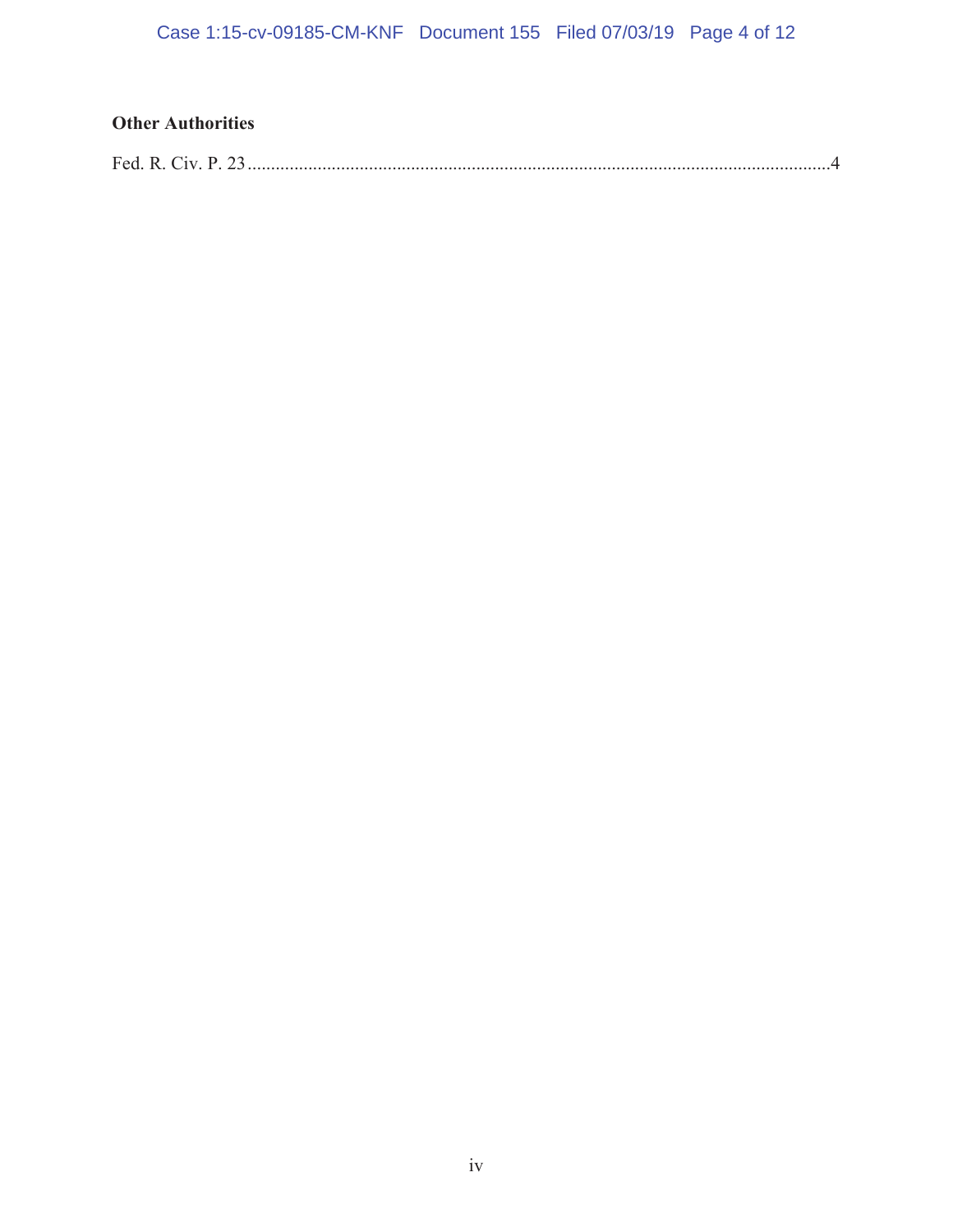#### Case 1:15-cv-09185-CM-KNF Document 155 Filed 07/03/19 Page 5 of 12

Plaintiffs and Lead Counsel respectfully submit this memorandum of law in further support of (i) Plaintiffs' Motion for Final Approval of Proposed Class Action Settlement and Plan of Allocation (ECF No. 150), and (ii) Lead Counsel's Motion for an Award of Attorneys' Fees and Reimbursement of Litigation Expenses (ECF No. 152) (the "Motions").<sup>1</sup> As set forth below, both of these Motions are unopposed, and no member of the Class has objected. Accordingly, this memorandum serves to apprise the Court of these facts and the authorities that, in light of them, further support Plaintiffs' and Lead Counsel's requested relief.

#### L. PRELIMINARY STATEMENT

The proposed Settlement provides for a cash payment of \$14,750,000 plus important injunctive relief for the benefit of the Class. Specifically, the injunctive relief provides a twenty basis points limit on the Depositary's charges for conducting foreign exchange from cash distributions (i.e., "Conversions") issued by foreign companies and owed to ADR holders—as compared to the average spread of over thirty basis points charged during the Class Period providing an incalculable ongoing monetary benefit to the Class and ADR investors as a whole.

As detailed in Plaintiffs' and Lead Counsel's opening papers in support of the Motions (ECF Nos. 150-154) ("Opening Papers"), the Settlement was reached after extensive litigation efforts followed by months of negotiations, including formal mediation overseen by a wellrespected neutral from JAMS, and represents a very favorable result for the Class in light of the significant challenges that Lead Plaintiffs would have faced had the Action continued. Indeed, the

<sup>&</sup>lt;sup>1</sup> Unless otherwise noted, capitalized terms have the meanings ascribed to them in the Stipulation and Agreement of Settlement dated August 20, 2018 (ECF No. 131) (the "Stipulation") or the Declaration of Sharan Nirmul in Support of (1) Plaintiffs' Motion for Final Approval of Proposed Class Action Settlement and Plan of Allocation; and (2) Lead Counsel's Motion for an Award of Attorneys' Fees and Reimbursement of Litigation Expenses dated May 24, 2019 (ECF No. 154). Unless otherwise noted, all internal citations and quotations are omitted.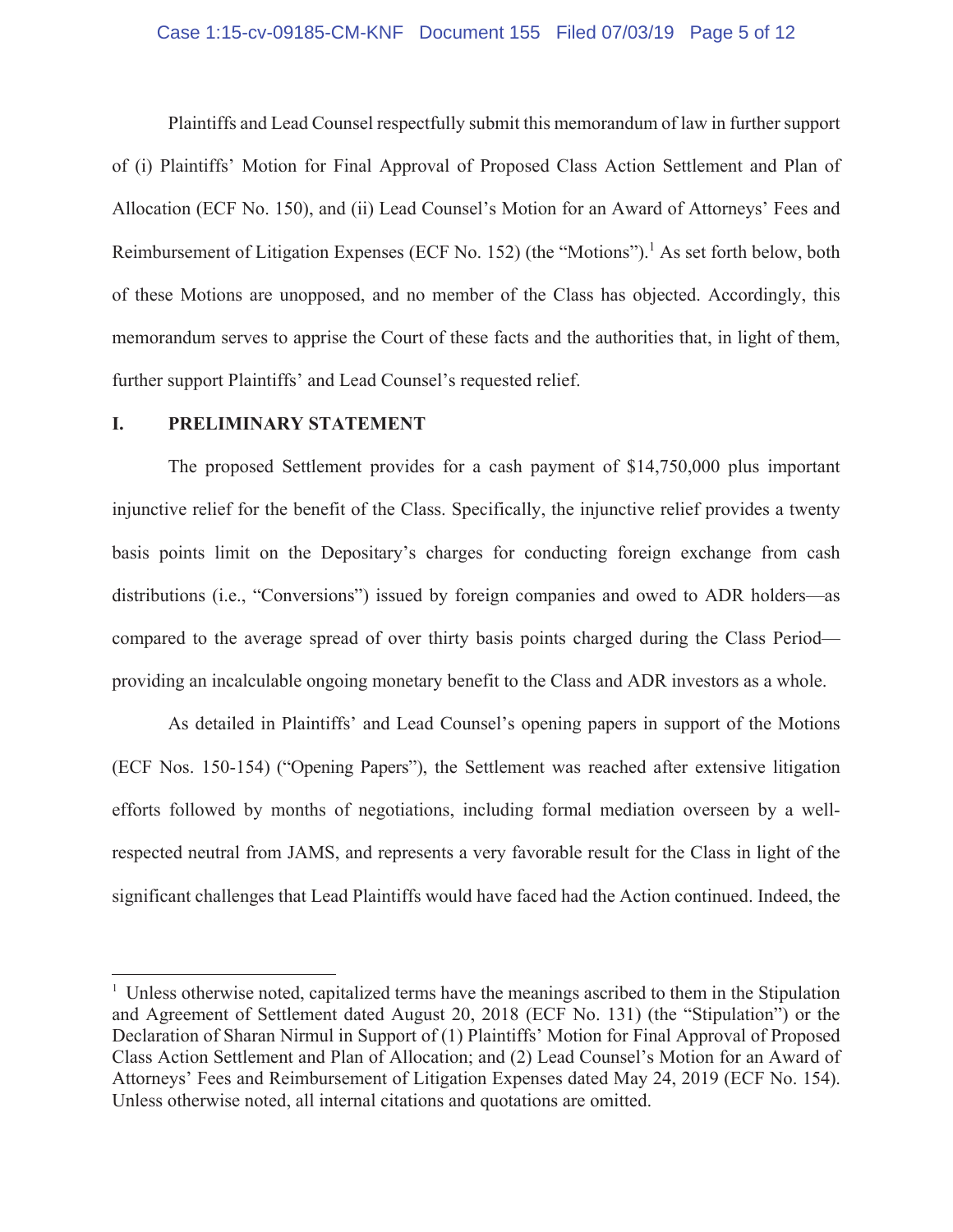#### Case 1:15-cv-09185-CM-KNF Document 155 Filed 07/03/19 Page 6 of 12

Parties' agreement-in-principle to settle the Litigation was reached while awaiting the Court's decision on a critical motion—Proposed Intervenors' Motion to Intervene in the Litigation under Rule 24 for the purpose of renewing class certification. An adverse ruling on this motion would have significantly limited Plaintiffs' case (and damages) to the three ADRs actually owned by Named Plaintiffs and certified by the Court. The Settlement avoids this risk, and others, while securing a substantial monetary recovery representing, on a gross basis, between roughly 21% and 24% of the Damages Class's potential damages for twenty-one ADRs based on the analysis of Plaintiffs' damages expert, as well as the injunctive relief noted above.

Following the extensive Court-approved notice program for the Settlement—including the mailing of over 211,900 Postcard Notices combined with a modern, comprehensive multi-media notice campaign consisting of direct Internet-advertising to certain potential Class Members using Internet Protocol ("IP") address matching, publications in various magazines, newspapers, and investment e-newsletters as well as banner ads served over a variety of business, news, and investment websites and across social media platforms resulting in over 212 million validated online impressions—not a single member of the Class has objected to any aspect of the Settlement, the Plan of Allocation, or Lead Counsel's motion for an award of attorneys' fees and reimbursement of Litigation Expenses. Furthermore, out of the millions of potential Class Members that received notice of the Settlement, *only* 34 requests for exclusion from the Class have been received.<sup>2</sup> In the aggregate, these exclusion requests calculate to *less than* \$20 in losses under the Plan of Allocation.

<sup>&</sup>lt;sup>2</sup> The 34 exclusion requests represent approximately 0.016% of the more than 211,900 Postcard Notices mailed, and an even tinier percentage of the millions of Class Members reached via the multi-media notice campaign.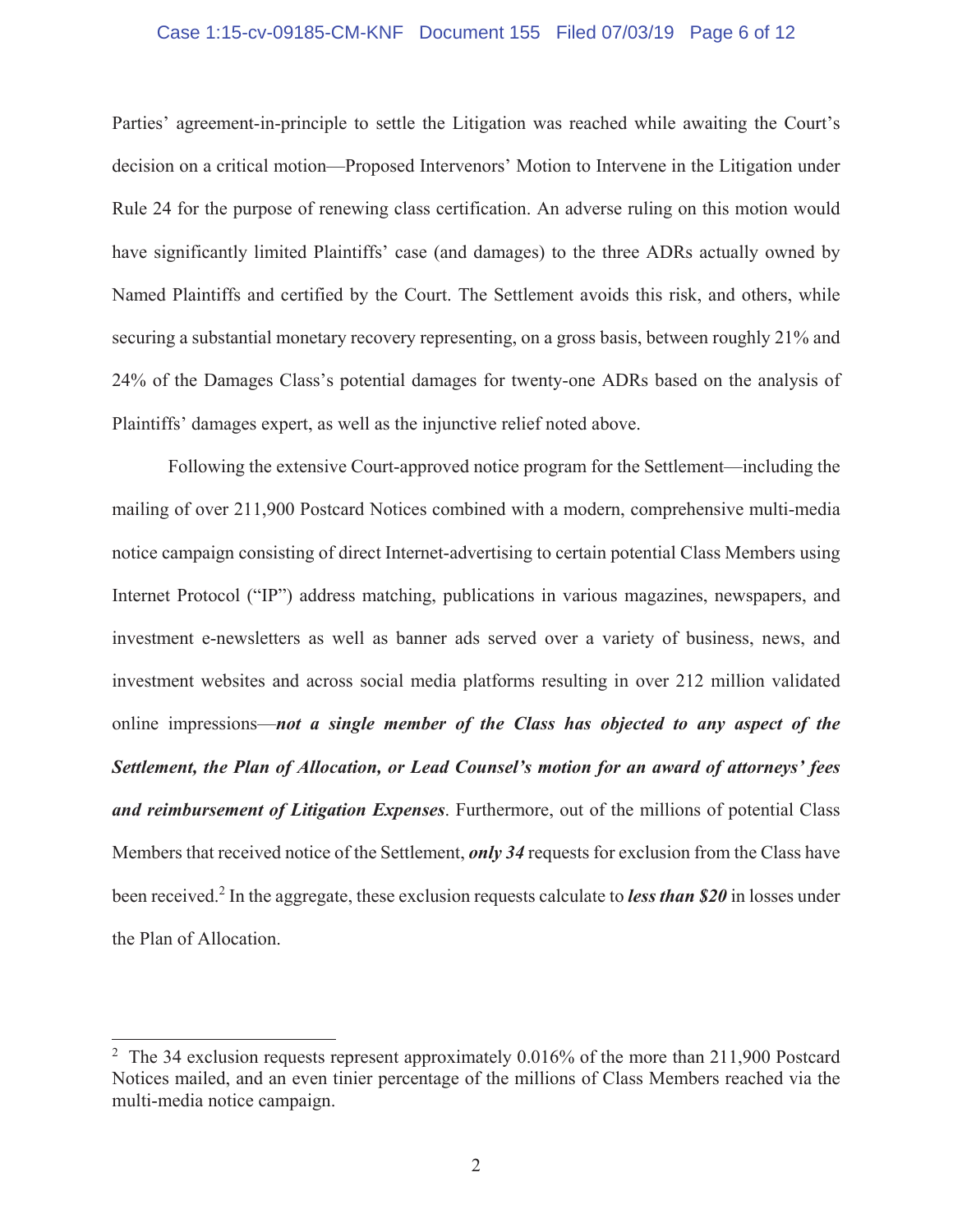#### Case 1:15-cv-09185-CM-KNF Document 155 Filed 07/03/19 Page 7 of 12

Plaintiffs and Lead Counsel respectfully submit that the reaction of the Class is a testament to the fairness, adequacy, and reasonableness of the Settlement, the Plan of Allocation, and the fee and expense requests, and provides strong support for the Court's approval of both Motions.

#### II. **ARGUMENT**

Plaintiffs and Lead Counsel respectfully submit that their Opening Papers demonstrate why approval of the Motions is warranted. Now that the time for objecting to the Settlement or requesting exclusion from the Class has passed, the lack of any objections and only minimal requests for exclusion from Class Members provide significant additional support for approval of the Motions. See Wal-Mart Stores, Inc. v. Visa U.S.A. Inc., 396 F.3d 96, 119 (2d Cir. 2005) (finding that "the favorable reaction of the overwhelming majority of class members to the Settlement is perhaps the most significant factor in [the] *Grinnell* inquiry"); In re FLAG Telecom Holdings, Ltd. Sec. Litig., 2010 WL 4537550, at \*16 (S.D.N.Y. Nov. 8, 2010) ("The absence of objections to the Settlement supports the inference that it is fair, reasonable and adequate.").

Pursuant to the Court's September 4, 2018 Preliminary Approval Order (ECF No. 134) and subsequent February 14, 2019 Order Approving Modifications to Notice Plan and Schedule for Approval of Settlement (ECF No. 145), the Court-authorized Claims Administrator, Kurtzman Carson Consultants LLC ("KCC"), mailed more than 211,900 Postcard Notices to Registered Holder Damages Class Members (i.e., Class Members who received cash distributions from the Depositary-sponsored ADRs listed in Appendix 1 to the Stipulation from January 1, 2006 to September 4, 2018, inclusive, and who were damaged thereby).<sup>3</sup> In addition, the Court-authorized

<sup>&</sup>lt;sup>3</sup> See Supplemental Declaration of Justin R. Hughes Regarding (A) Mailing of the Postcard Notice; (B) Outreach to Third-Party Filers; (C) Update on Telephone Hotline and Settlement Websites; and (D) Report on Requests for Exclusion Received (the "Supp. Hughes Decl."), attached hereto as Exhibit 1, at  $\P$  2.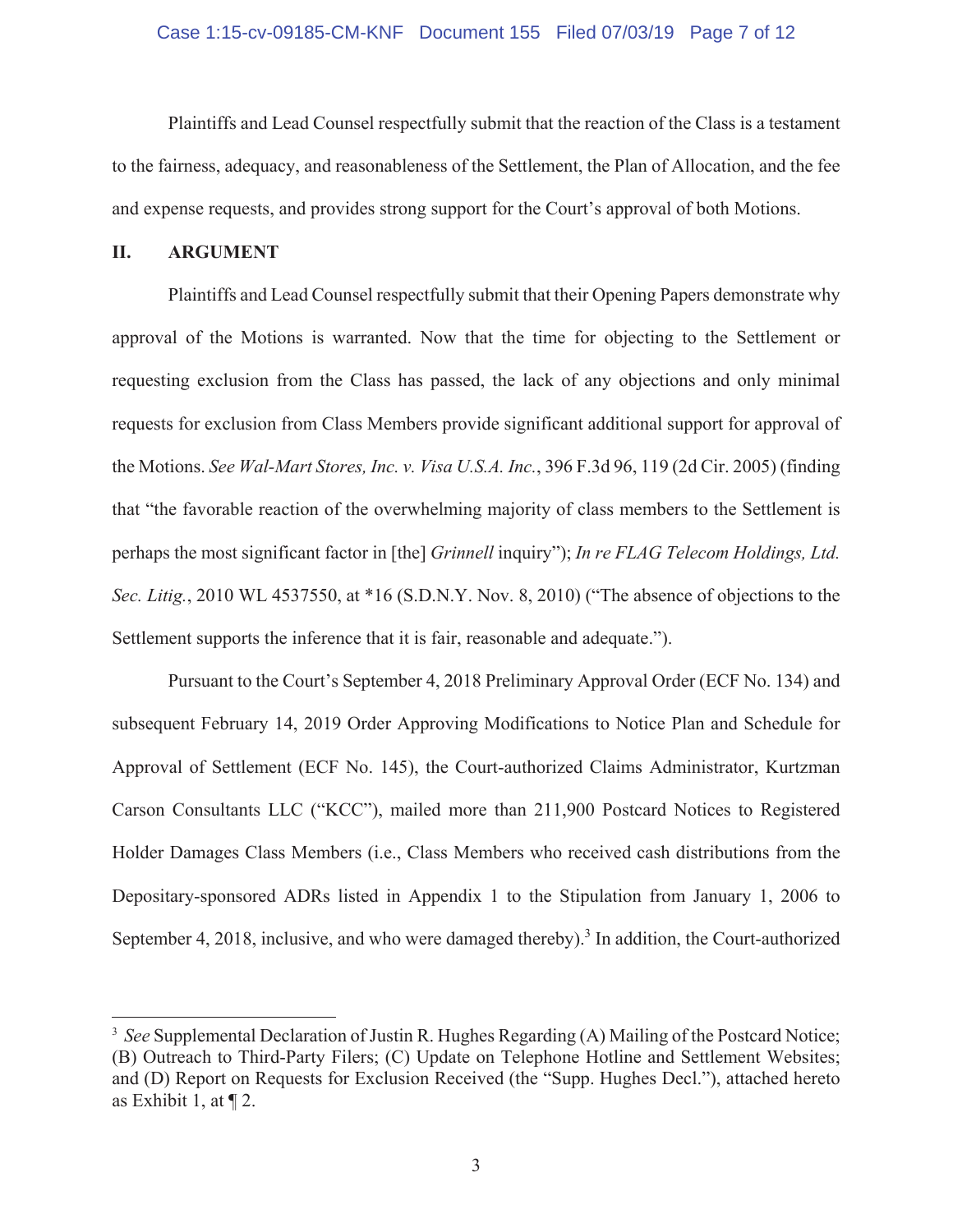#### Case 1:15-cv-09185-CM-KNF Document 155 Filed 07/03/19 Page 8 of 12

Publication Notice Plan Administrator, HF Media, LLC ("HF Media"), completed a successful 82day multi-media notice program targeting Class Members (in particular, Non-Registered Holder Damages Class Members and Current Holder Class Members), utilizing publications in magazines, newspapers, and investment e-newsletters, along with banner ads served over a variety of business, news, and investment websites, and across social media platforms.<sup>4</sup> HF Media also used cuttingedge technology to match a large portion of the physical mailing addresses provided in response to KCC's initial nominee outreach efforts to IP addresses in order to directly serve ads on Class Members on multiple occasions. See Finegan Decl. ¶ 36-37.<sup>5</sup> Additionally, the Postcard Notice and publications provided Class Members with general information regarding the Settlement, and directed the long-form Notice found the Settlement Website. them to on www.CitibankADRSettlement.com, for additional information.<sup>6</sup>

The long-form Notice informed Class Members of the terms of the Settlement and Plan of Allocation, and that Lead Counsel would be applying, on behalf of all plaintiffs' counsel, for an award of attorneys' fees in an amount not to exceed 33½% of the Settlement Fund, as well as reimbursement of Litigation Expenses (including Service Awards to Plaintiffs) in an amount not to exceed \$800,000, plus interest. The various forms of notice also apprised Class Members of

A full description of the multi-media notice campaign is contained in the previously-filed Declaration of Jeanne C. Finegan dated May 24, 2019 (ECF No. 154-2) ("Finegan Decl.").

<sup>&</sup>lt;sup>5</sup> As noted in the Advisory Committee Notes to the 2018 amendments to Rule 23, "Instead of preferring any one means of notice, ... the amended rule relies on courts and counsel to focus on the means or combination of means most likely to be effective in the case before the court." As further noted, "[Rule 23  $(c)(2)(B)$ ] does not specify any particular means as preferred."

<sup>&</sup>lt;sup>6</sup> The banner ads directed potential Class Members to the ADR FX settlement landing page, www.ADRFXSettlement.com, which provides a direct link to the Settlement website, www.CitibankADRSettlement.com, as well as links to the websites for the settlements obtained in the related ADR FX cases Merryman et al. v. JPMorgan Chase Bank, N.A., No. 1:15-cv-09188-VEC (S.D.N.Y.) and *In re: The Bank of New York Mellon ADR FX Litigation*, Civil Action No. 16-CV-00212-JPO-JLC (S.D.N.Y.) See Supp. Hughes Decl. II 5-6.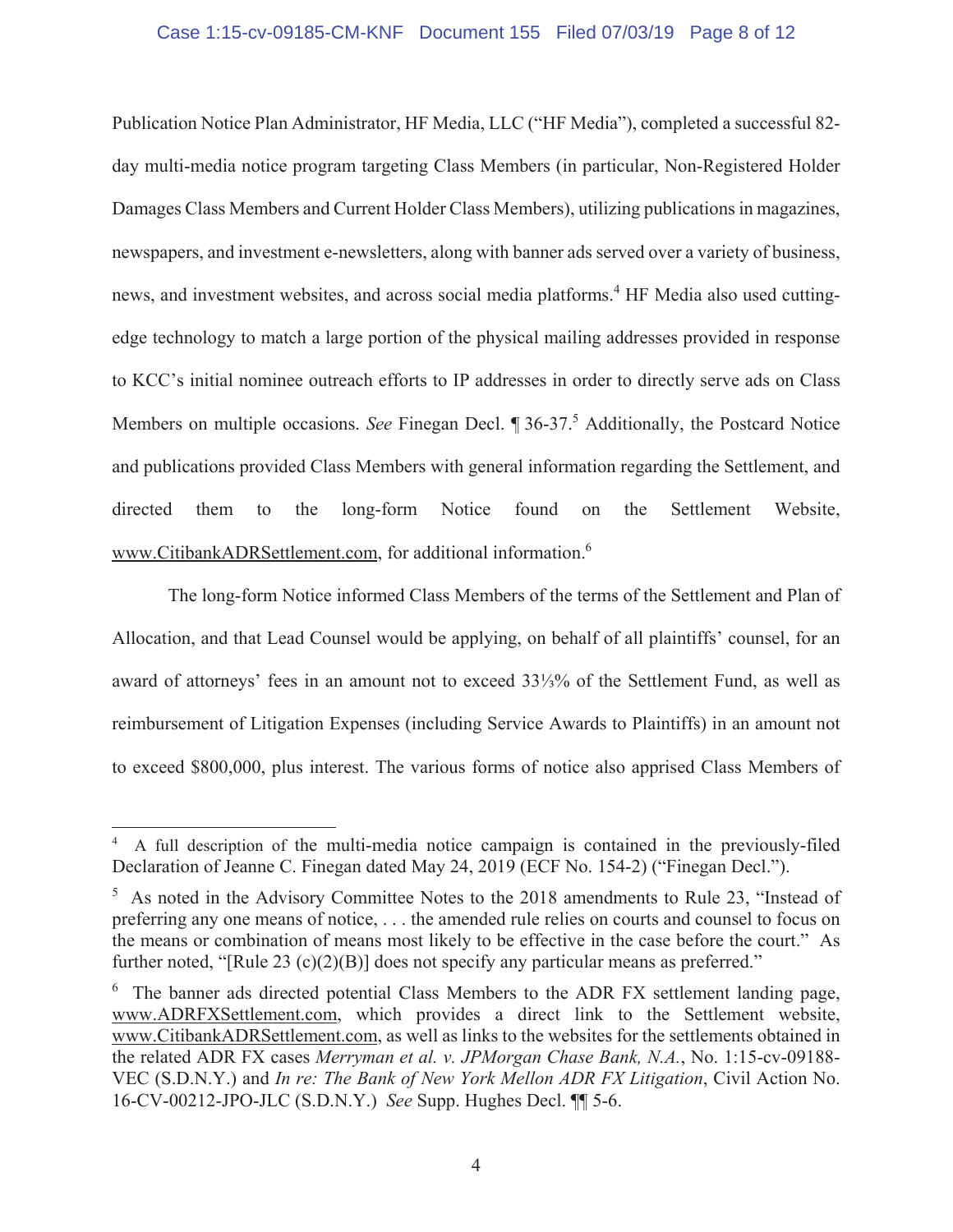#### Case 1:15-cv-09185-CM-KNF Document 155 Filed 07/03/19 Page 9 of 12

their right to object to the Settlement, the Plan of Allocation, and/or the motion for attorneys' fees and reimbursement of Litigation Expenses, their right to exclude themselves from the Class, and the June 7, 2019 deadline for filing objections and requesting exclusion.

On May 24, 2019, pursuant to the schedule approved by the Court in the Preliminary Approval Order, Plaintiffs and Lead Counsel filed their Opening Papers in support of the Settlement, the Plan of Allocation, and the fee and expense motion. The Motions are supported by, among other things, declarations of Lead Counsel and the Administrators. These papers are available on the public docket (see ECF Nos. 150-154) and on the Settlement Website. See Supp. Hughes Decl. 15.

As noted above, in response to the notice program and the Motions, there have been no objections to the Settlement and only 34 requests for exclusion (out of the many millions of potential Class Members receiving notice of the Settlement). See Supp. Hughes Decl. II 8-10.<sup>7</sup> Additionally, based on the information provided with the exclusion requests, the exclusions represent extremely minimal losses of less than  $$20$  in the aggregate. Here, the absence of any objections from Class Members—combined with the minimal requests for exclusion—strongly supports a finding that the Settlement is fair, reasonable, and adequate. In re Virtus Inv. Partners, Inc. Sec. Litig., 2018 WL 6333657, at \*2 (S.D.N.Y. Dec. 4, 2018) ("the absence of objections by the class is extraordinarily positive and weighs in favor of settlement"); Godson v. Eltman, Eltman, & Cooper, P.C., 328 F.R.D. 35, 55 (W.D.N.Y. 2018) ("Courts have found [the reaction of the class to the settlement] to weigh in favor of approval where the majority of class members have not

 $\frac{7}{7}$  Of the 34 requests for exclusion received, 33 requests were submitted timely (i.e., on or before the June 7, 2019 deadline) and 1 request was submitted late (i.e., after the June 7, 2019 deadline). See Supp. Hughes Decl. 1 10. All 34 requests for exclusion have been included on Exhibit 1 to the [Proposed] Order and Final Judgment attached hereto as Exhibit 2.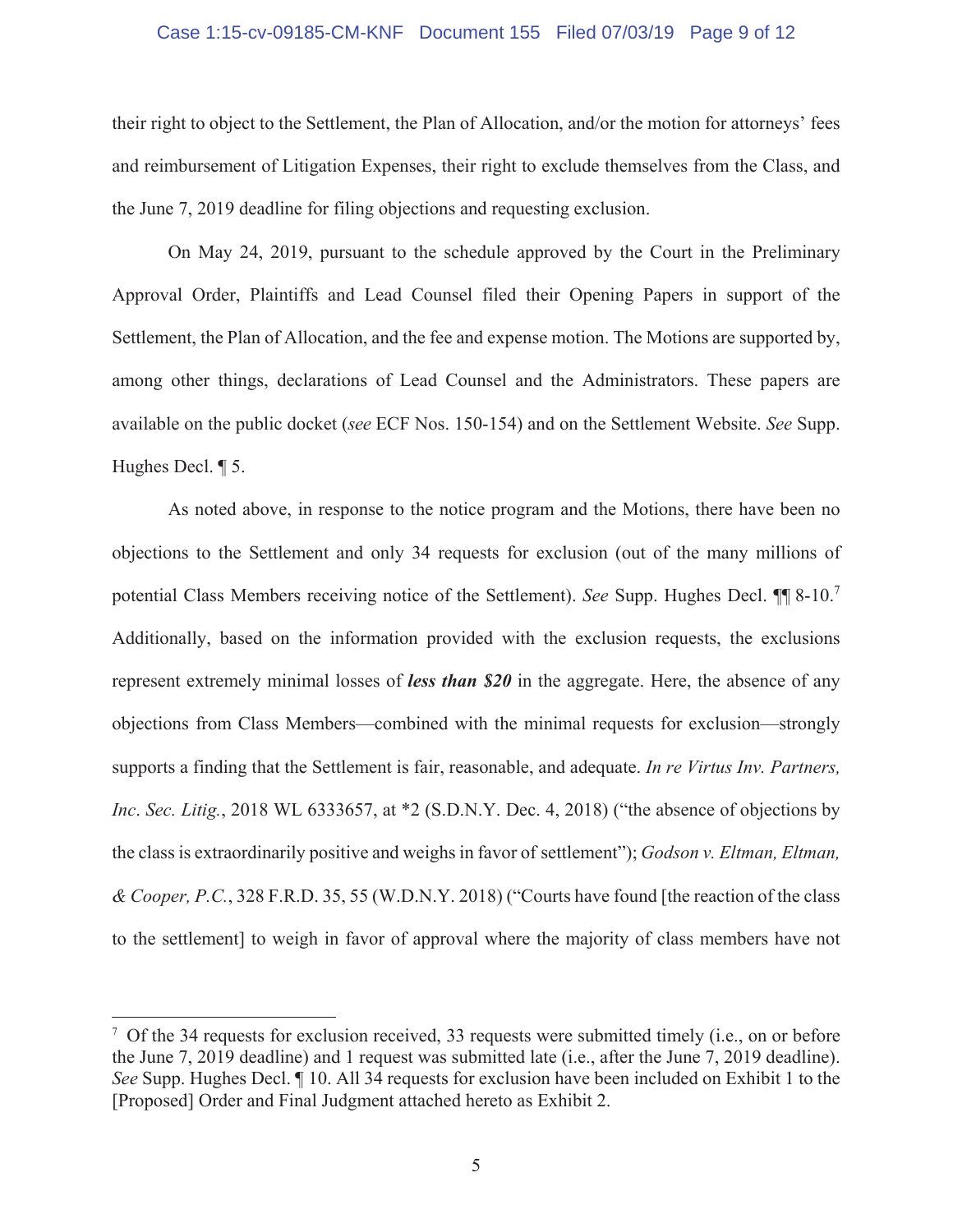#### Case 1:15-cv-09185-CM-KNF Document 155 Filed 07/03/19 Page 10 of 12

objected to or opted out of a settlement."); In re Advanced Battery Techs., Inc. Sec. Litig., 298 F.R.D. 171, 176 (S.D.N.Y. 2014) ("The absence of ... objections and minimal investors electing to opt out of the Settlement provides evidence of Class members' approval of the terms of the Settlement.").

Moreover, the absence of objections from institutional investors with ample means and incentive to object to the Settlement if they deemed it unsatisfactory is further evidence of the Settlement's fairness. See, e.g., In re Facebook, Inc., IPO Sec. & Derivative Litig., 343 F. Supp. 3d 394, 410 (S.D.N.Y. 2018) ("That not one sophisticated institutional investor objected to the Proposed Settlement is indicia of its fairness."); In re AOL Time Warner, Inc. Sec. & "ERISA" Litig., 2006 WL 903236, at \*10 (S.D.N.Y. Apr. 6, 2006) (the lack of objections from institutional investors supported approval of settlement); In re AT&T Corp. Sec. Litig., 2005 WL 6716404, at \*4 (D.N.J. Apr. 25, 2005) (approving settlement where "no objections were filed by any institutional investors who had great financial incentive to object").

The lack of objections by Class Members also supports approval of the Plan of Allocation. See, e.g., In re Payment Card Interchange Fee & Merch. Disc. Antitrust Litig., 986 F. Supp. 2d 207, 240 (E.D.N.Y. 2013) (conclusion that the proposed plan of allocation was fair and reasonable was "buttressed by the relatively small number of opt-outs and absence of objections from class members"); Woburn Ret. Sys. v. Salix Pharm., Ltd., 2017 WL 3579892, at \*4 (S.D.N.Y. Aug. 18, 2017) (approving proposed plan of allocation where "[t] here have been no objections to the Plan").

Finally, the uniformly positive reaction of the Class should also be considered with respect to Lead Counsel's application for attorneys' fees and reimbursement of Litigation Expenses. The absence of any objections to the requested fees and expenses supports a finding that the request is fair and reasonable. See, e.g., In re Veeco Instruments Inc. Sec. Litig., 2007 WL 4115808, at \*10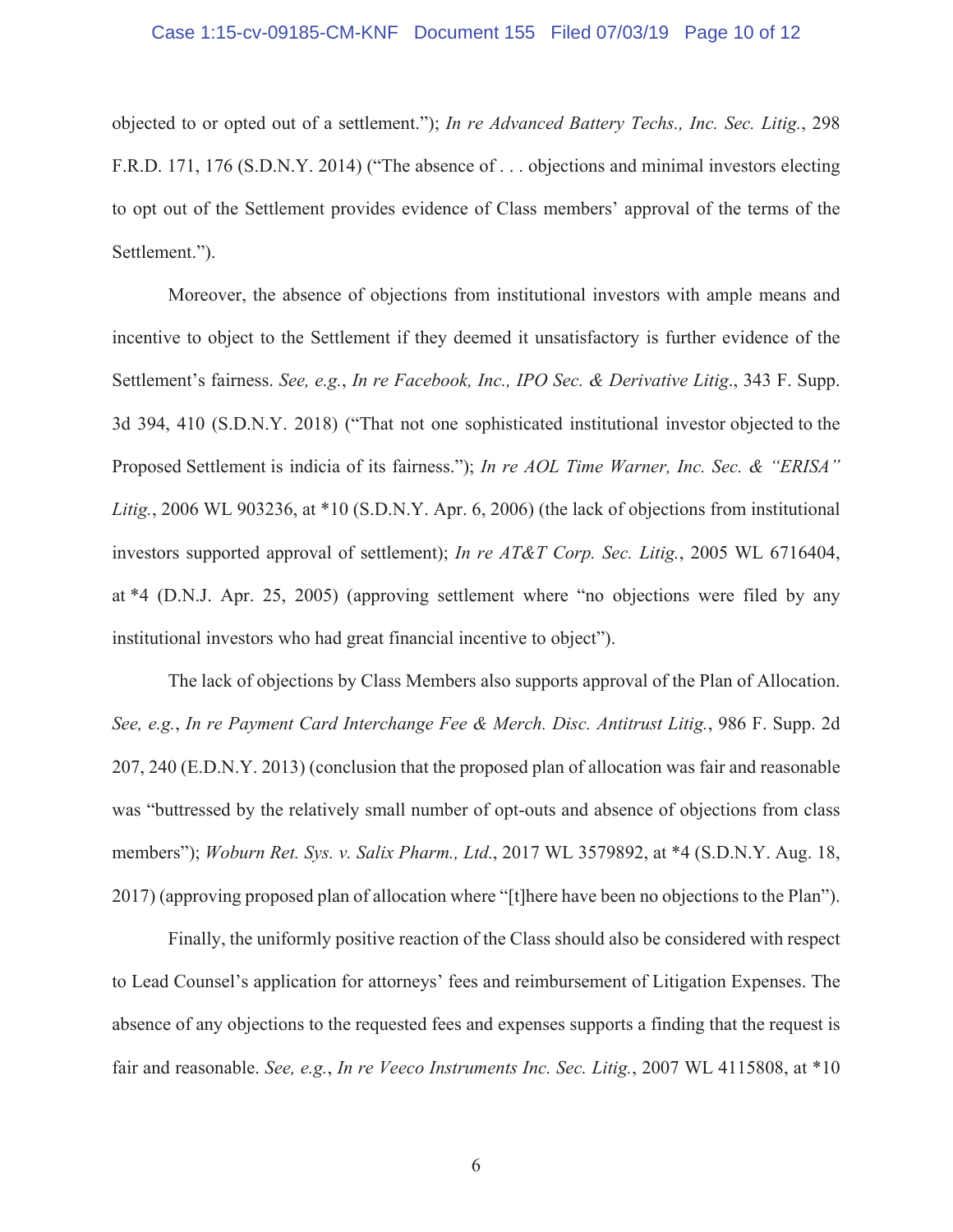#### Case 1:15-cv-09185-CM-KNF Document 155 Filed 07/03/19 Page 11 of 12

(S.D.N.Y. Nov. 7, 2007) (the reaction of class members to a fee and expense request "is entitled to great weight by the Court" and the absence of any objection "suggests that the fee request is fair and reasonable"); Maley v. Del Global Techs. Corp., 186 F. Supp. 2d 358, 374 (S.D.N.Y. 2002) (the lack of any objection to the fee request supported its approval). In particular, the lack of objections by institutional investors supports approval of the fee request. See In re Rite Aid Corp. Sec. Litig., 396 F.3d 294, 305 (3d Cir. 2005) (the fact that "a significant number of investors in the class were 'sophisticated' institutional investors that had considerable financial incentive to object had they believed the requested fees were excessive" and did not do so, supported approval of the fee request); *In re Bisys Sec. Litig.*, 2007 WL 2049726, at \*1 (S.D.N.Y. July 16, 2007) (lack of objections from institutional investors supported the approval of fee request because "the class" included numerous institutional investors who presumably had the means, the motive, and the sophistication to raise objections if they thought the [requested] fee was excessive").

In sum, the uniformly positive reaction of the Class is strong evidence that the Settlement achieved is fair, reasonable, and adequate, and in the best interests of the Settlement Class, that the Plan of Allocation is fair and equitable, and that Lead Counsel's fee and expense application (including their request for Service Awards to Plaintiffs) is reasonable.

#### Ш. **CONCLUSION**

For the foregoing reasons and the reasons set forth in their Opening Papers in support of the Motions, Plaintiffs and Lead Counsel respectfully request that the Court approve the Settlement, the Plan of Allocation, and Lead Counsel's application for attorneys' fees and reimbursement of Litigation Expenses, including Services Awards to Plaintiffs. Copies of the (i) [Proposed] Order and Final Judgment; (ii) [Proposed] Order Approving Plan of Allocation of Net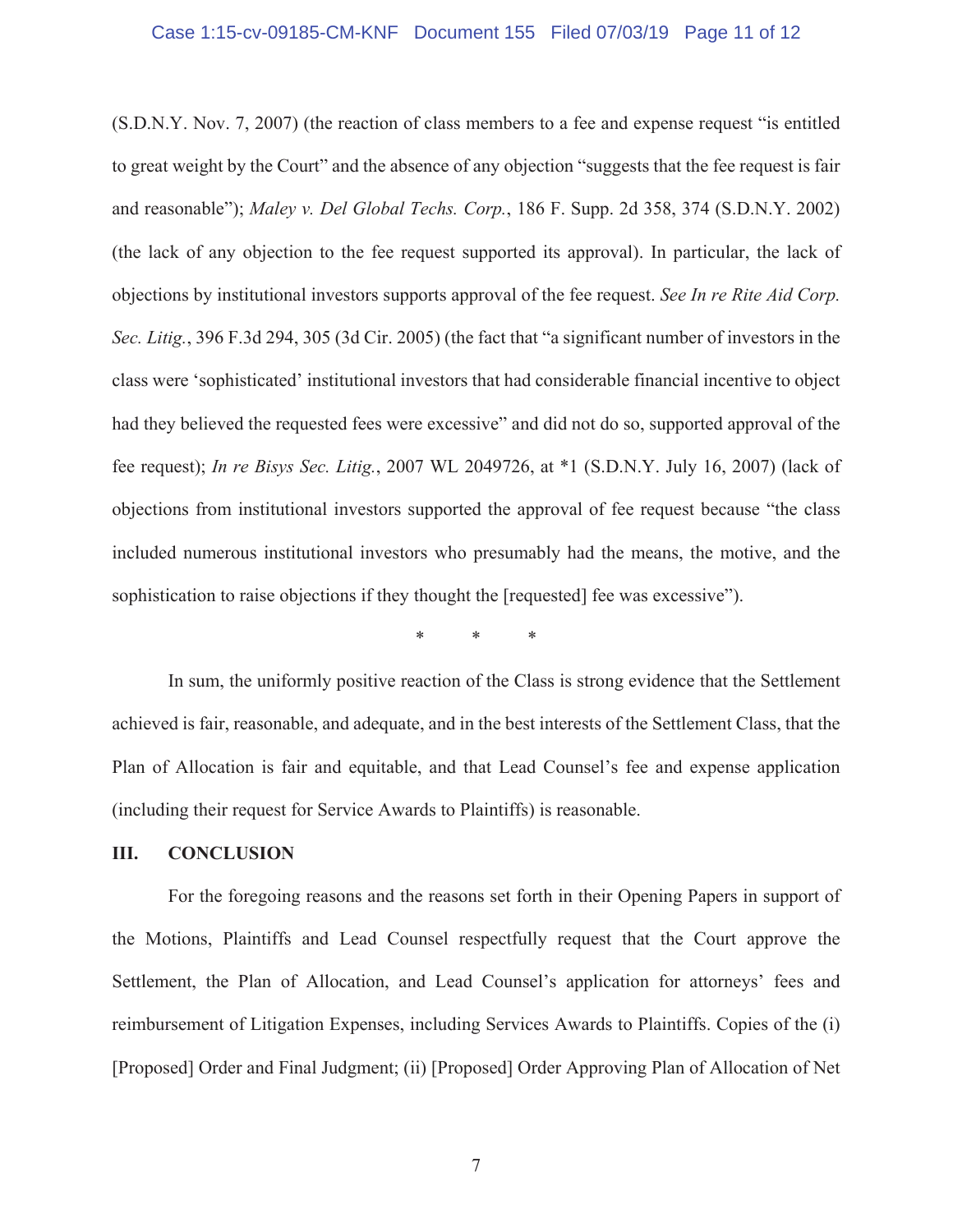Settlement Fund; and (iii) [Proposed] Order Awarding Attorneys' Fees and Reimbursement of

Litigation Expenses are attached hereto as Exhibits 2, 3, and 4, respectively.

Dated: July 3, 2019 Respectfully Submitted,

#### **KESSLER TOPAZ MELTZER**  $&$  CHECK, LLP

*s/ Sharan Nirmul*  Joseph H. Meltzer Sharan Nirmul Ethan J. Barlieb Jonathan F. Neumann 280 King of Prussia Road Radnor, PA 19087 Telephone: (610) 667-7706 Facsimile: (610) 667-7056  $j$ meltzer@ktmc.com snirmul@ktmc.com ebarlieb@ktmc.com  $j$ neumann $@$ ktmc.com

*Counsel for Plaintiffs and the Class*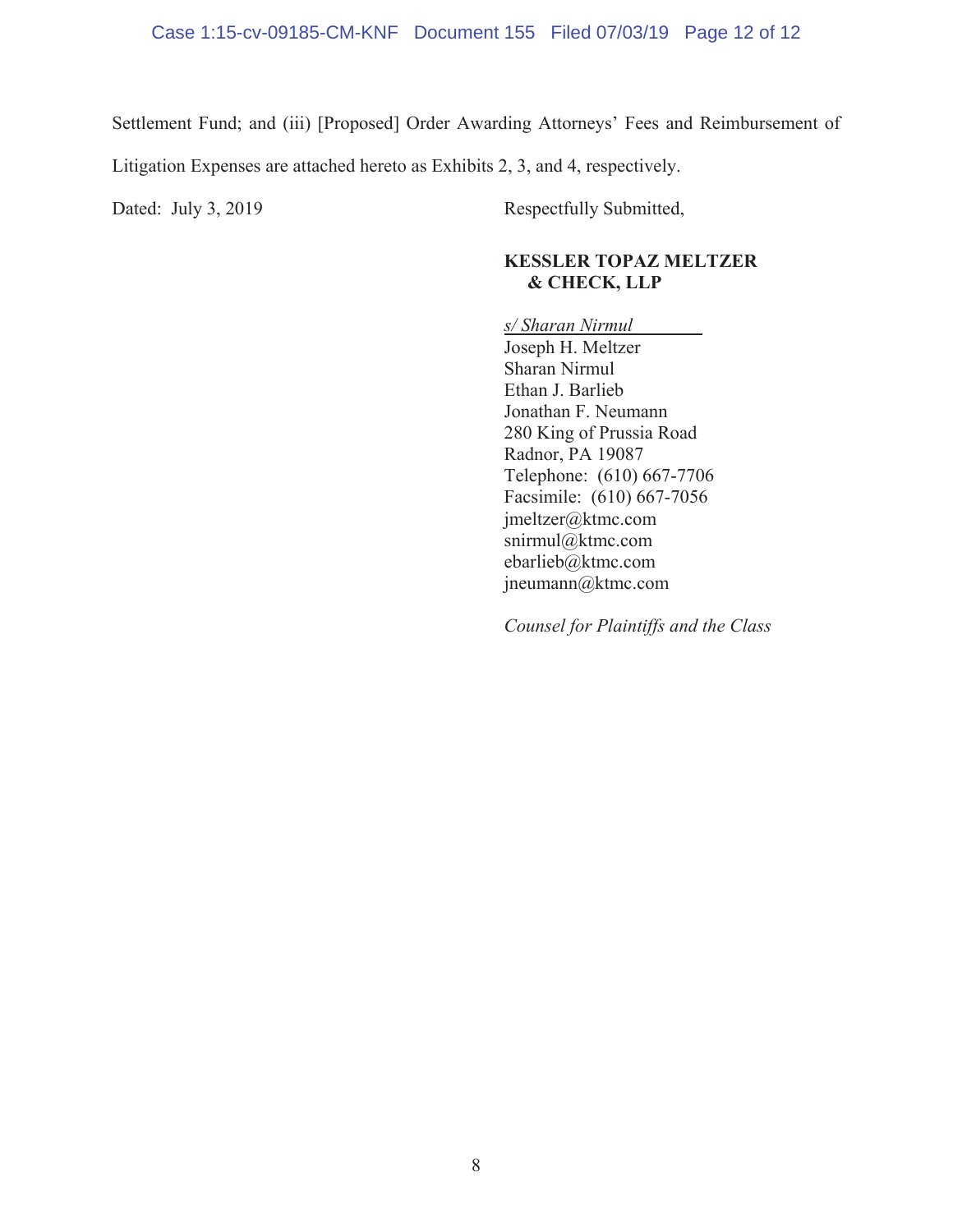Case 1:15-cv-09185-CM-KNF Document 155-1 Filed 07/03/19 Page 1 of 9

## **EXHIBIT 1**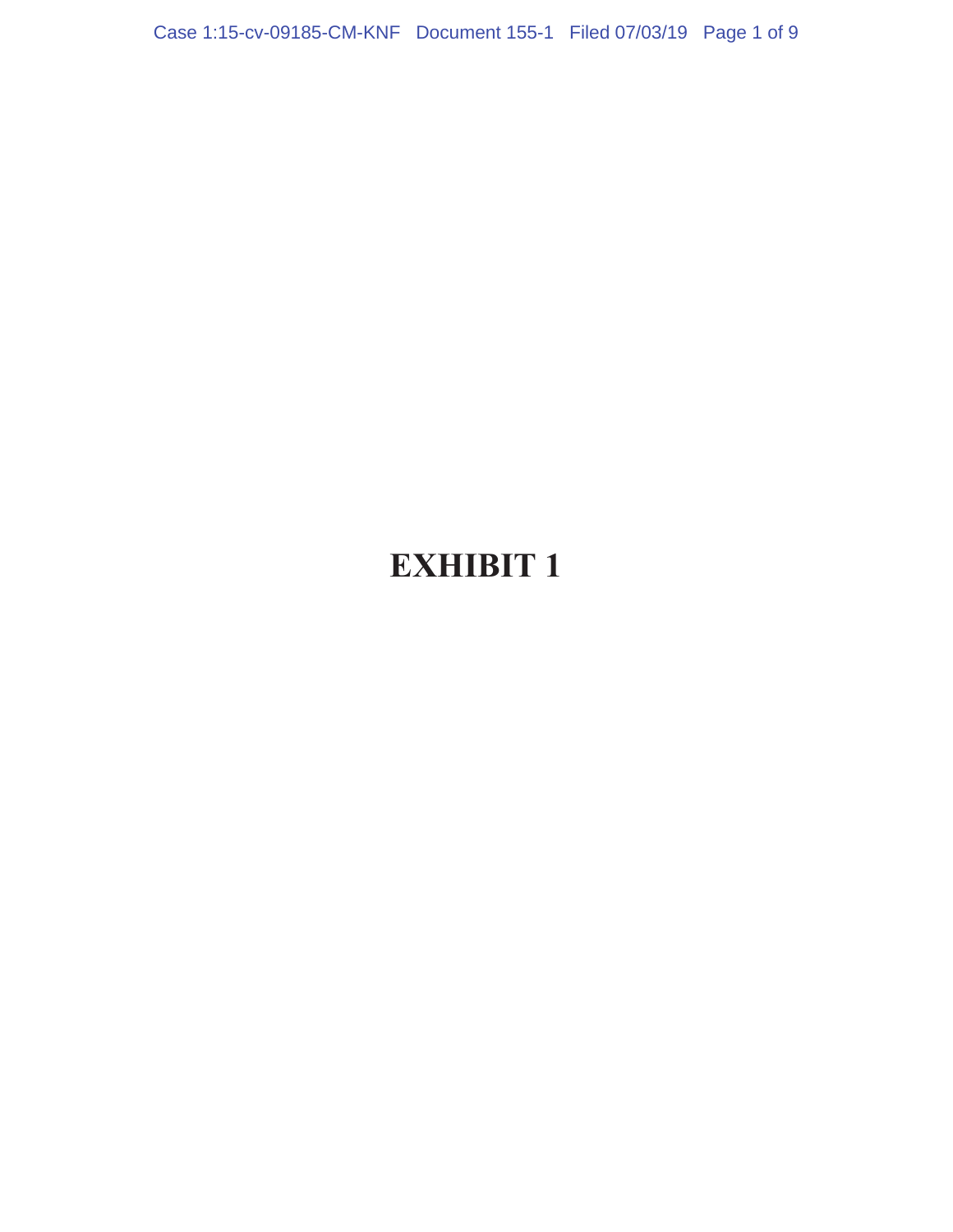#### UNITED STATES DISTRICT COURT FOR THE SOUTHERN DISTRICT OF NEW YORK

BENJAMIN MICHAEL MERRYMAN, AMY WHITAKER MERRYMAN TRUST, AND B MERRYMAN AND A MERRYMAN 4TH GENERATION REMAINDER TRUST, individually and on behalf of all others similarly situated,

Civil Action No. 1:15-cv-09185-CM-KNF

Plaintiffs.

 $V_{\star}$ 

CITIGROUP, INC., CITIBANK, N.A., and CITIGROUP GLOBAL MARKETS INC.,

Defendants.

#### **SUPPLEMENTAL DECLARATION OF JUSTIN R. HUGHES REGARDING** (A) MAILING OF THE POSTCARD NOTICE; (B) OUTREACH TO THIRD-PARTY FILERS; (C) UPDATE ON TELEPHONE HOTLINE AND SETTLEMENT WEBSITES; AND (D) REPORT ON REQUESTS FOR EXCLUSION RECEIVED

I, Justin R. Hughes, declare and state as follows:

1. I am a Vice President of Class Actions at Kurtzman Carson Consultants LLC ("KCC"). KCC is headquartered at 3301 Kerner Boulevard, San Rafael, California 94901. Pursuant to the Court's September 4, 2018 Order Preliminarily Approving Settlement and Providing for Notice (ECF No. 134) (the "Preliminary Approval Order"), Lead Counsel was authorized to retain KCC as the Claims Administrator in connection with the proposed Settlement of the above-captioned Litigation.<sup>1</sup> I submit this declaration as a supplement to my previously filed declaration, the Declaration of Justin R. Hughes Regarding (A) Receipt of Registered Holder Data; (B) Mailing of the Postcard Notice; (C) Establishment of the Telephone

<sup>&</sup>lt;sup>1</sup> All terms with initial capitalization not otherwise defined herein shall have the meanings ascribed to them in the Stipulation and Agreement of Settlement, dated August 20, 2018 (ECF No. 131) (the "Stipulation").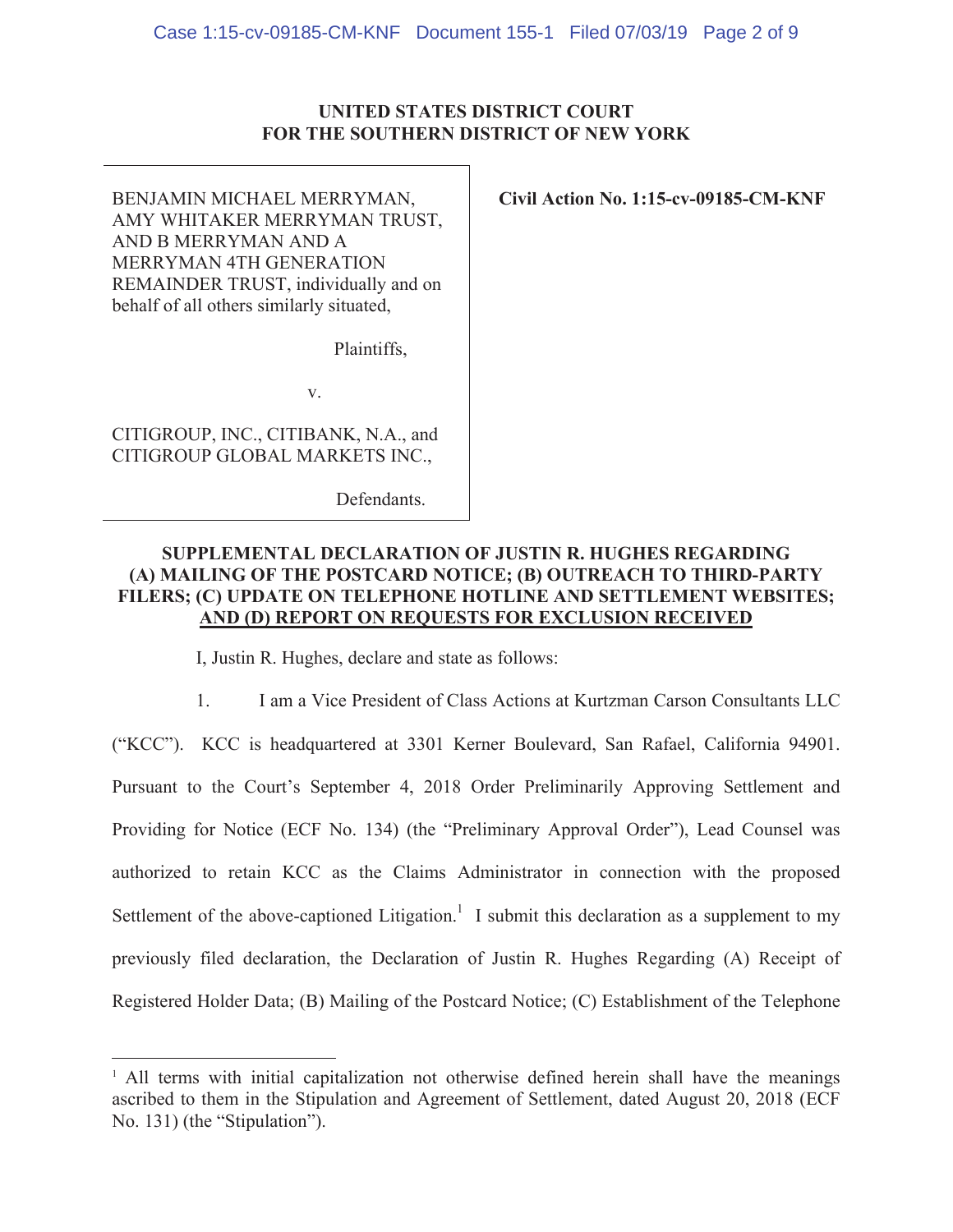Hotline; (D) Establishment of the Settlement Website; and (E) Report on Requests for Exclusion Received to Date, dated May 23, 2019 (ECF No. 154-1) (the "Initial Mailing Declaration"). I have personal knowledge of the matters stated herein and, if called upon, could and would testify thereto.

#### **MAILING OF THE POSTCARD NOTICE**

As reported in the Initial Mailing Declaration, as of May 22, 2019, KCC had  $2.$ mailed a total of 211,964 Postcard Notices to Registered Holder Damages Class Members, which figure included a total of 2,149 Postcard Notices that were initially returned as undeliverable by the United States Postal Service ("USPS"), but were re-mailed based on updated addresses provided by the USPS or obtained through a third-party vendor to which KCC subscribes. Since the execution of the Initial Mailing Declaration, KCC has re-mailed an additional 6 Postcard Notices. As a result, as of June 28, 2019, KCC has mailed a total of 211,970 Postcard Notices.

#### **OUTREACH TO THIRD-PARTY FILERS**

 $\overline{3}$ . KCC maintains a proprietary database with the names and email addresses of the largest and most common third-party filers<sup>2</sup> (the "Third-Party Filer Email Database"). Due to the particularly unique Class definition and information that must be provided to make a claim, on May 9, 2019, KCC, in coordination with Lead Counsel, sent an email to the 662 email addresses contained in KCC's Third-Party Filer Email Database. The email encouraged thirdparty filers to begin working on their claim submissions, and also provided general information such as the claim filing deadline and links to the Settlement websites, *i.e.*, the website for this Settlement, www.CitibankADRSettlement.com ("the Settlement Website"), as well as the ADR FX website, www.ADRFXSettlement.com, providing general information for this Settlement in

<sup>&</sup>lt;sup>2</sup> "Third-party filers" are companies and/or financial institutions that file claims on behalf of clients who employ them to handle such filings on their behalf in actions of this nature.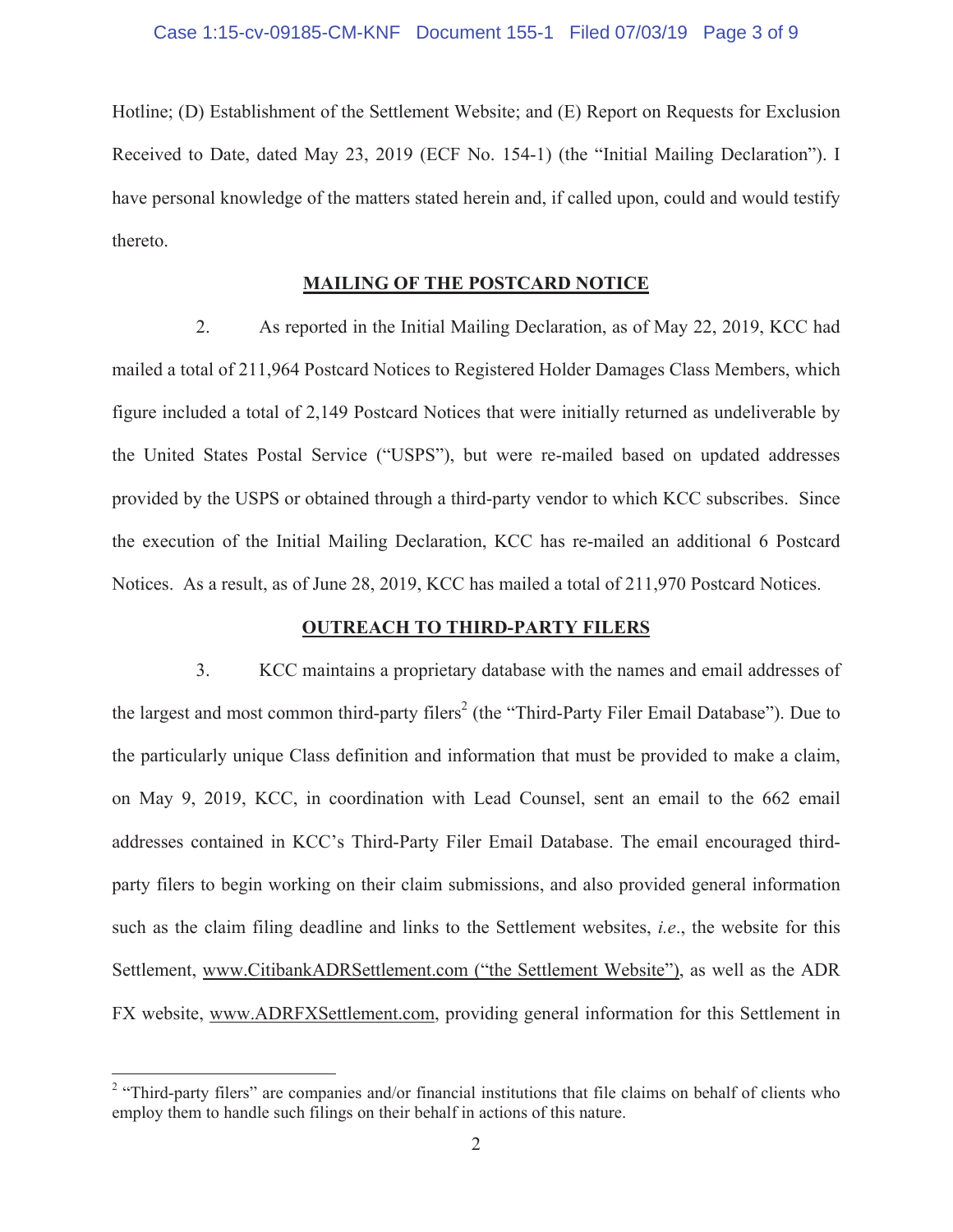#### Case 1:15-cv-09185-CM-KNF Document 155-1 Filed 07/03/19 Page 4 of 9

addition to the settlements obtained in similar cases against two other depositary banks, In Re: BNYM ADR FX Litig., No. 16-CV-00212-JPO-JLC (S.D.N.Y.) and Merryman et al. v. JPMorgan Chase Bank, N.A., No. 1:15-cv-09188-VEC (S.D.N.Y.).

#### UPDATE ON TELEPHONE HOTLINE AND SETTLEMENT WEBSITES

 $\overline{4}$ .  $KCC$  continues to maintain the toll-free telephone number  $(1-866-680-6138)$ for Class Members to call and obtain information about the Settlement. Through June 28, 2019, KCC has received a total of 5,892 calls to the telephone hotline, of which 2,227 calls were handled by a live operator during regular business hours.

5. **KCC** also continues maintain the Settlement Website. to www.CitibankADRSettlement.com, to assist Class Members. On May 28, 2019, KCC posted to this website copies of the papers filed in support of Lead Counsel's motion for final approval of the Settlement and Plan of Allocation and Lead Counsel's motion for an award of attorneys' fees and Litigation Expenses. Through June 28, 2019, the Settlement Website has received 67,239 hits.

6. In addition, KCC currently maintains the general ADR FX website, www.ADRFXSettlement.com, which serves as a landing page for this Settlement as well as the settlements obtained in the related ADR FX cases. Through June 28, 2019, this website has received 100,814 hits.

 $7<sub>1</sub>$ KCC will continue operating, maintaining and, as appropriate, updating the Settlement websites and toll-free telephone hotline with relevant case information and court documents until the conclusion of the administration.

#### **REPORT ON REQUESTS FOR EXCLUSION RECEIVED**

8. The Postcard Notice, Notice, Summary Notice and Settlement Website informed Class Members that requests for exclusion from the Class must be received no later

 $\mathfrak{Z}$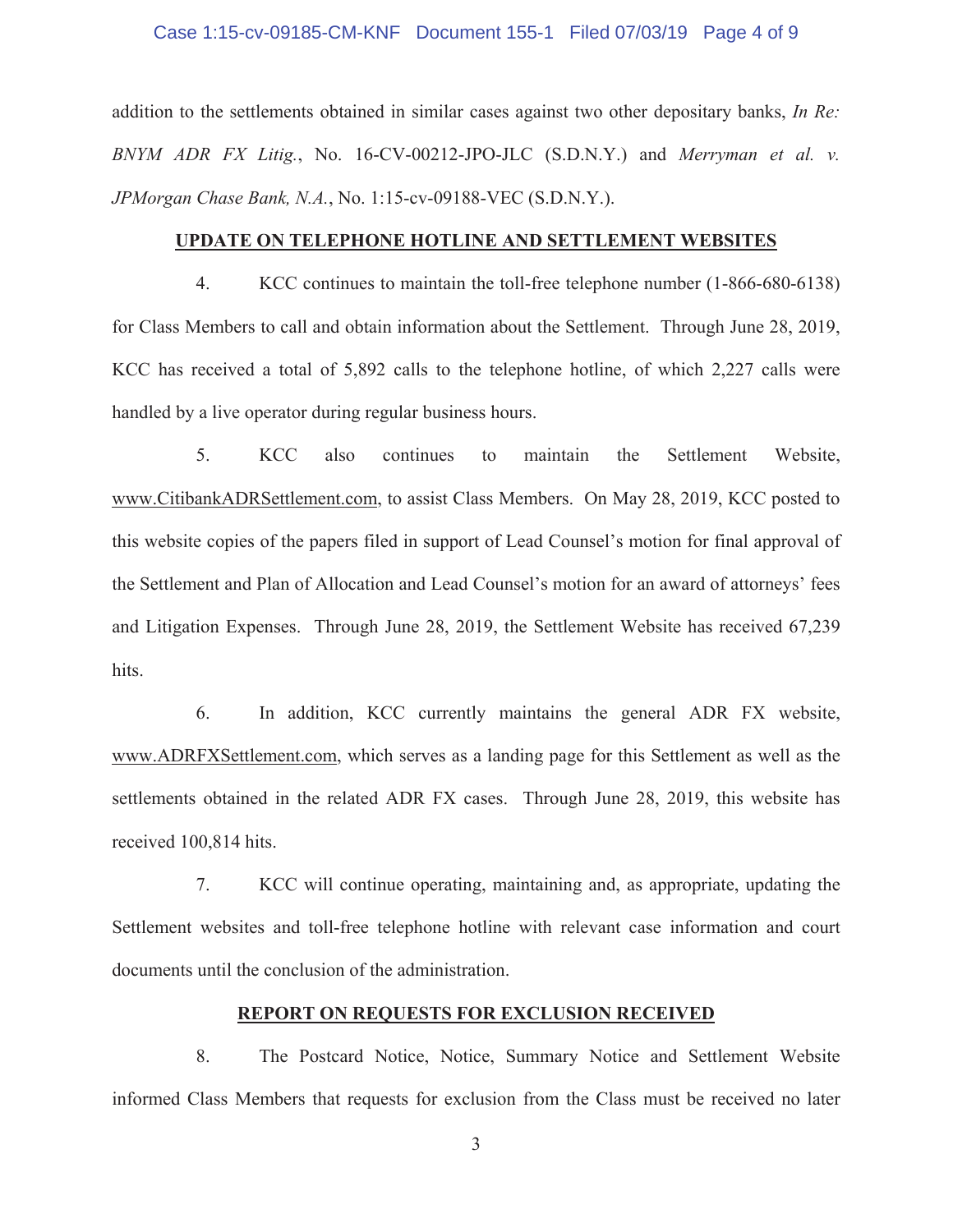#### Case 1:15-cv-09185-CM-KNF Document 155-1 Filed 07/03/19 Page 5 of 9

than June 7, 2019. The Notice provided that requests for exclusion were to be mailed to Citibank ADR Settlement, EXCLUSIONS, c/o KCC Class Action Services, 3301 Kerner Boulevard, San Rafael, CA 94901 and also set forth the information that was required to be included in each request.

9. As reported in the Initial Mailing Declaration, as of May 22, 2019, KCC had received 23 requests for exclusion from the Class. Since the execution of the Initial Mailing Declaration, KCC has received an additional 11 requests for exclusion  $-$  of which 10 requests were timely *(i.e., received on or before the June 7, 2019 deadline)* and 1 request was late *(i.e.,* received after the June 7, 2019 deadline).

In total, as of June 28, 2019, KCC has received a total of 34 requests for 10. exclusion from the Class  $-33$  timely requests and 1 late request. Attached hereto as Exhibit A is a list of all requests for exclusion received.

I declare under penalty of perjury under the laws of the United States of America that the foregoing is true and correct.

Executed in San Rafael, California on July 1, 2019.

Justin R. Hughes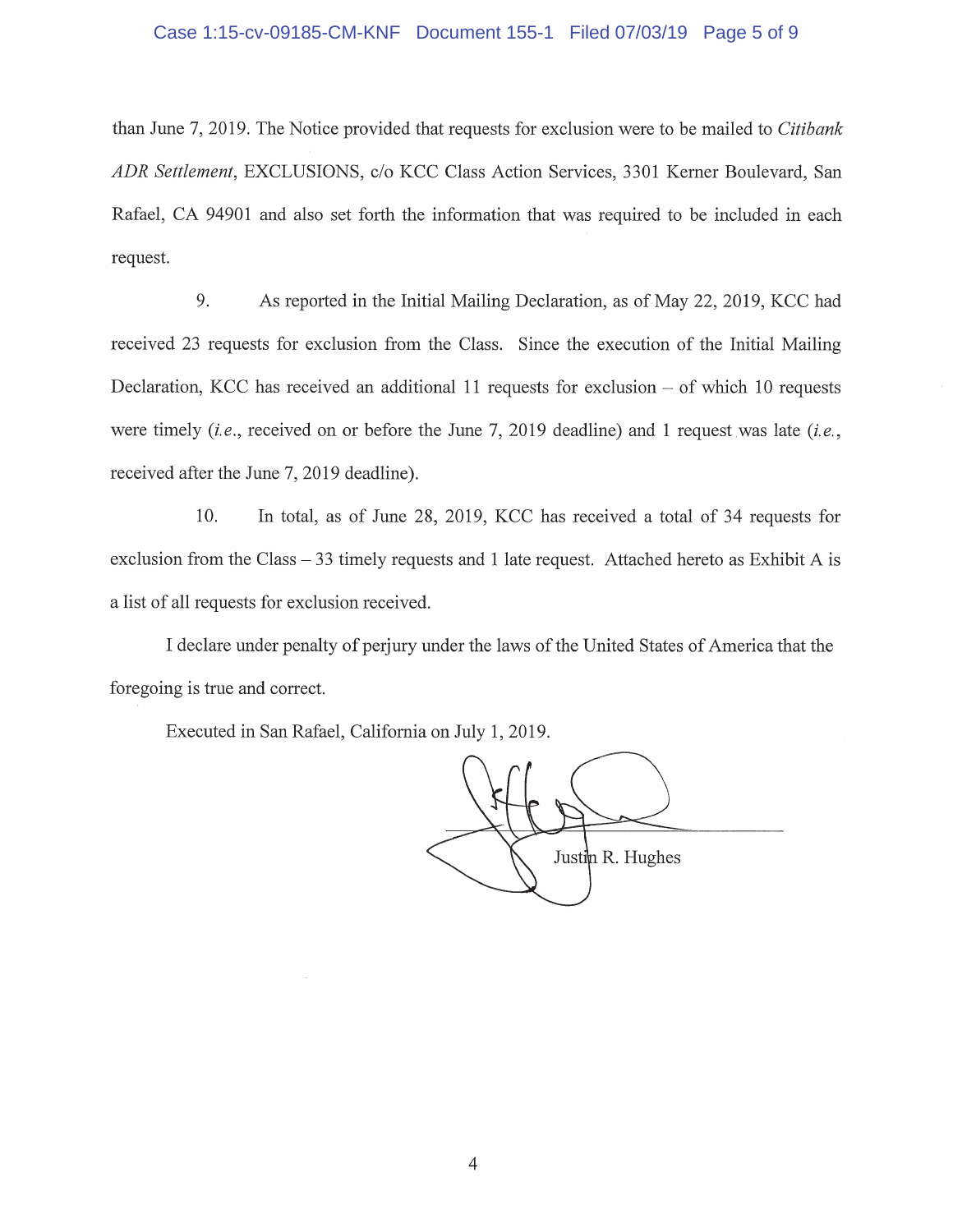# Exhibit A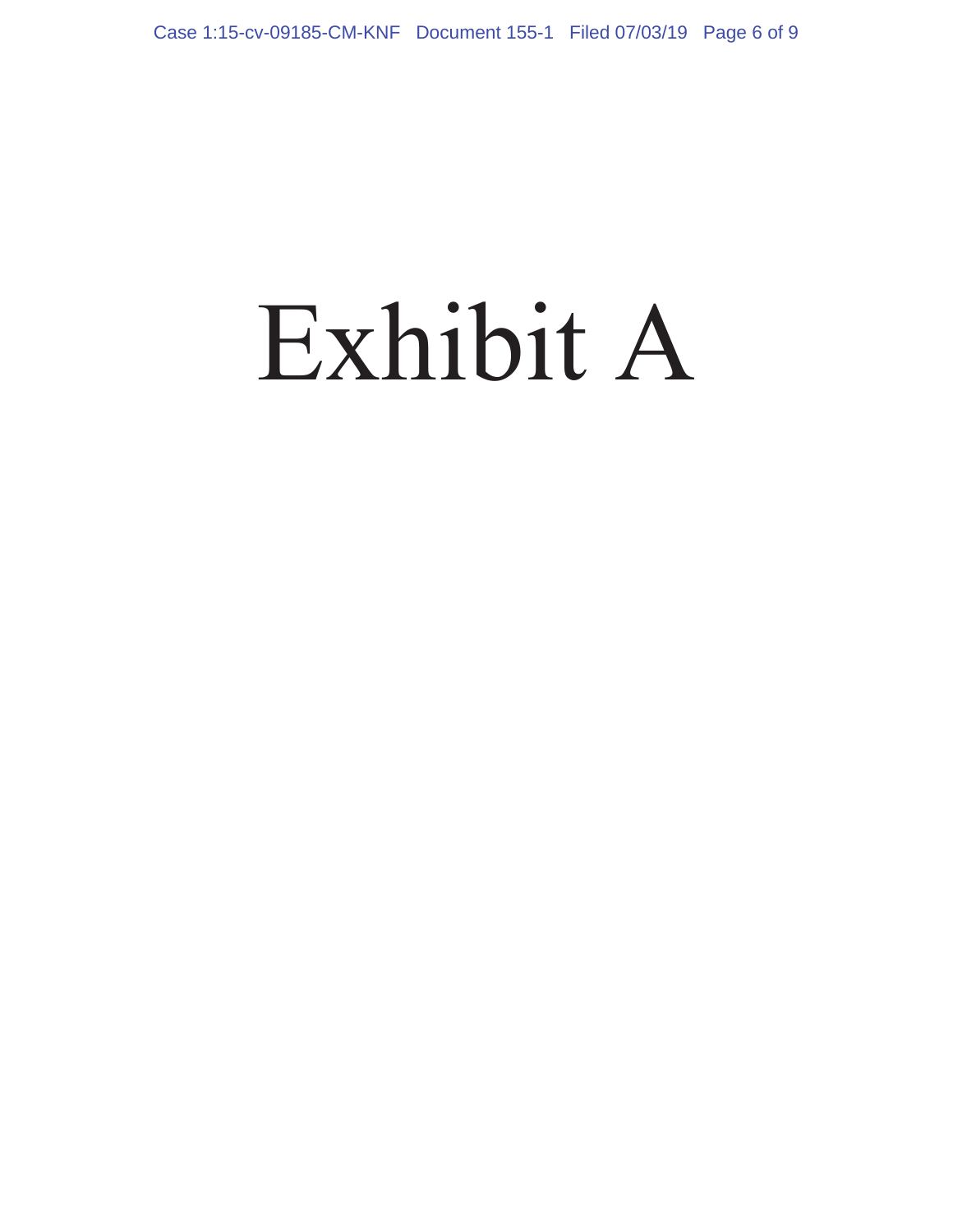#### **Timely Exclusion Requests**

- 1. Mary Ann Black New Orleans, LA
- 2. Joseph N. & Lois Jeanne Carinci Damascus, MD
- 3. James A. Davenport Midlothian, VA
- 4. Colemon O. Easom Lake, MS
- 5. Carole B. Embry Atlanta, GA
- 6. Erin Colleen Flanagan East Dennis, MA
- 7. James A. Flanagan East Dennis, MA
- 8. Ana C. Florez Sunnyvale, CA
- 9. Marilyn M. & Ernest C. Francis Treadwell, NY
- 10. William C. Franklin lowa Park, TX
- 11. Bruce J. & Joyce F. Genrich Marinette, WI
- 12. Diane H. Halasz Easton, PA
- 13. Jane A. & Paul A. Jesus Jane A. Jesus Tr UA 26-Sep-02 Hayward, CA
- 14. Constance Lenore & Richard Allen Johnson Port Republic, NJ
- 15. Ethel Mae & Jesse O. Kinkade Eugene, OR
- 16. Richard Knudsen, Richard Knudsen Living Trust Oak Lawn, IL
- 17. Michele Konert Goggans & Sarah K. Konert Fort Smith, AR
- 18. Paul S. Kring Point Blank, TX
- 19. Geraldine Lagoon Camano Island, WA
- 20. Carlton & Joan Leach Westbrook, ME
- 21. Peter W. Legere Sullivan, ME
- 22. Martha R. McKnight South Fulton, TN
- 23. Bettie B. Miller, Trust UA Bettie B. Miller Trust 12-22-94 Redding, CA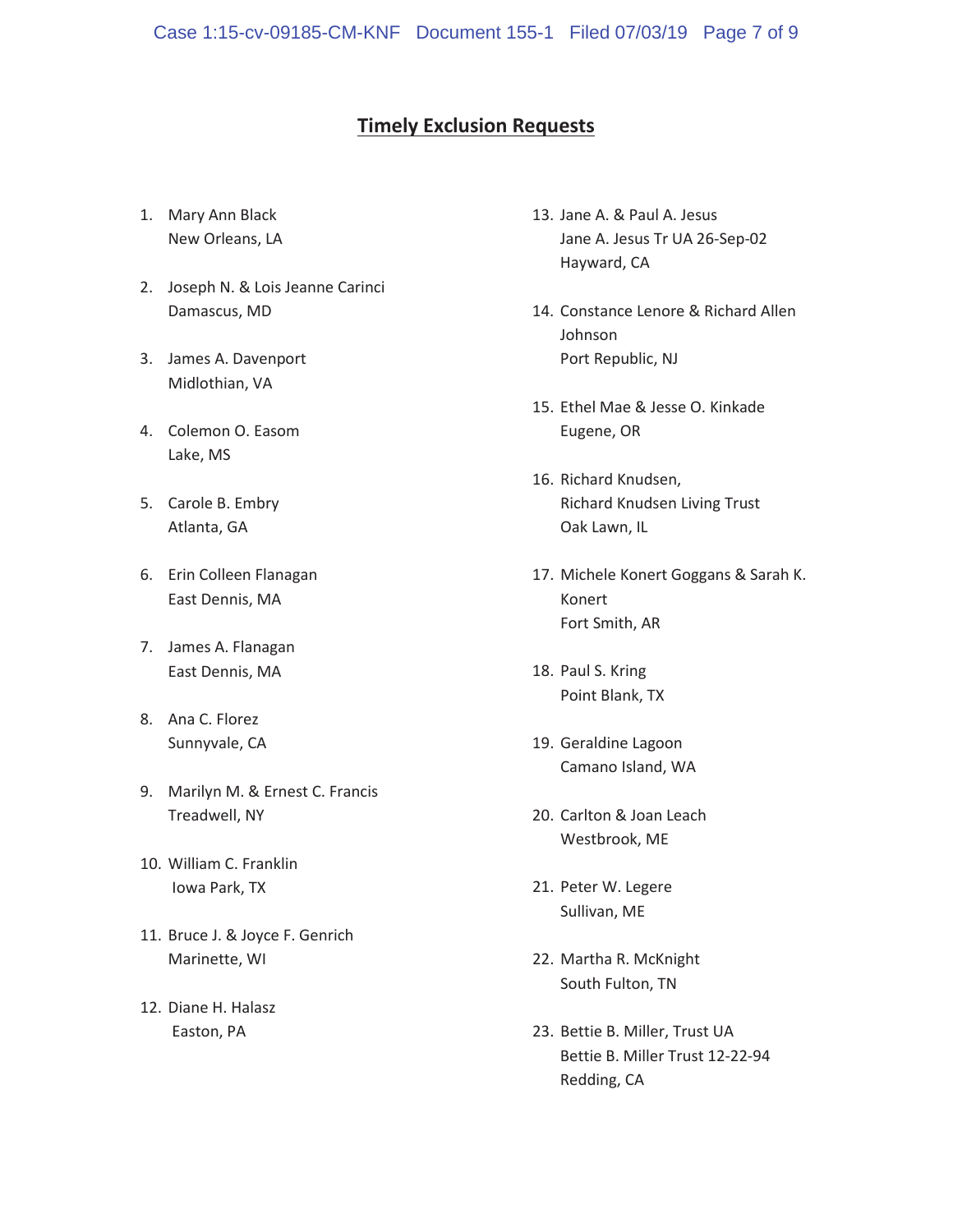#### Case 1:15-cv-09185-CM-KNF Document 155-1 Filed 07/03/19 Page 8 of 9

- 24. Brian R. & Catherine N. Pabst Baldwin, MD
- 25. Janet L. & Steven W. Smith Dayton, VA
- 26. Janet L. Smith Dayton, VA
- 27. Steven W. Smith Dayton, VA
- 28. Robert C. Stewart Astatula, FL
- 29. Frank J. Sticha & George J. Sticha Maywood, IL
- 30. Richard E. & Rona ES Von Mering Pine Bush, NY
- 31. James W. & Ruth E. Wainwright Webster Groves, MO
- 32. John Charles Watson Parkersburg, WV
- 33. Alex H. Yoo New York, NY